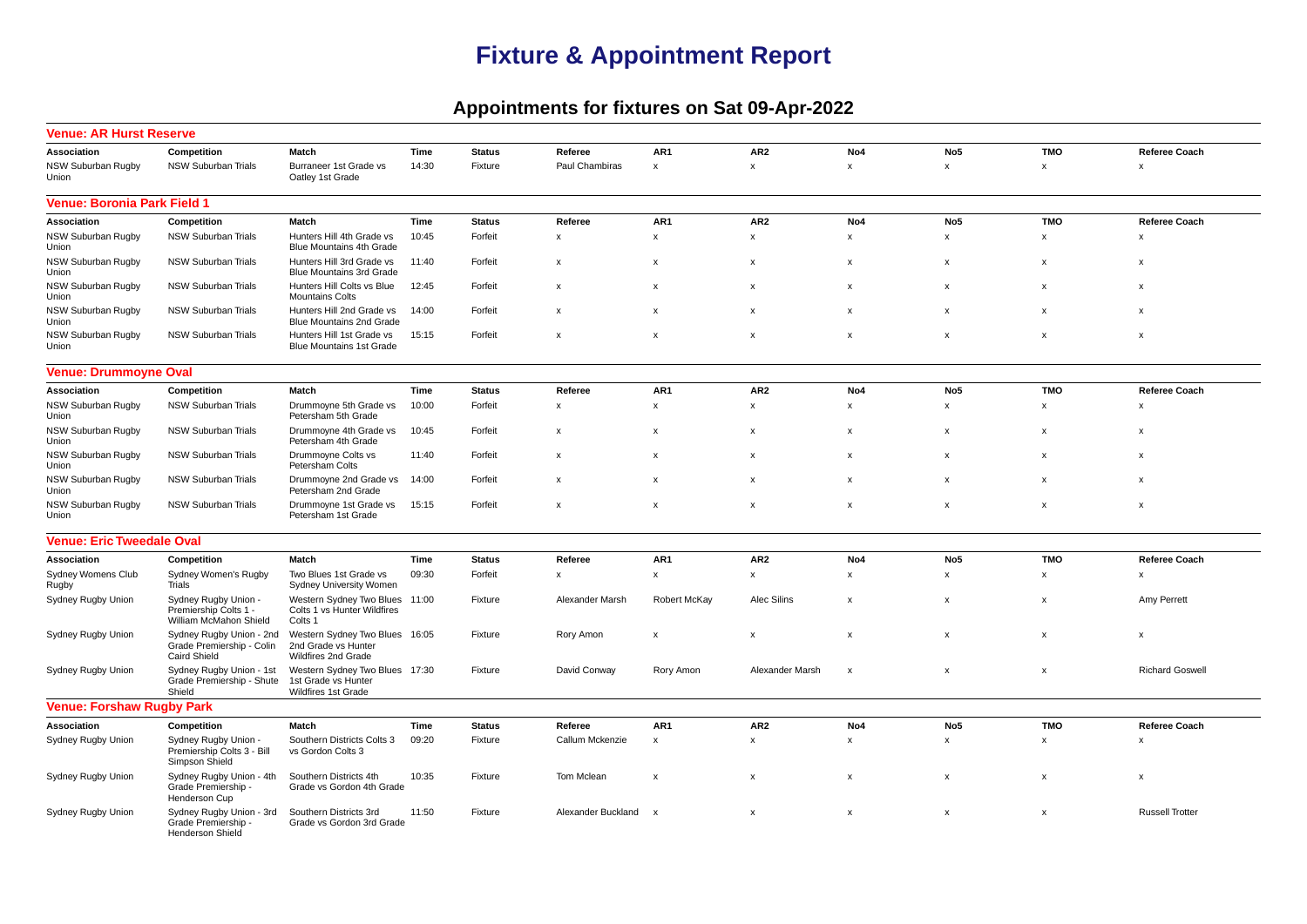| Sydney Rugby Union                 | Sydney Rugby Union - 2nd<br>Grade Premiership - Colin<br><b>Caird Shield</b> | Southern Districts 2nd<br>Grade vs Gordon 2nd Grade                                | 13:25 | Fixture       | James Penman              | X                         | $\boldsymbol{\mathsf{x}}$ | $\boldsymbol{\mathsf{x}}$ | $\boldsymbol{\mathsf{x}}$ | X                         | <b>Russell Trotter</b>    |
|------------------------------------|------------------------------------------------------------------------------|------------------------------------------------------------------------------------|-------|---------------|---------------------------|---------------------------|---------------------------|---------------------------|---------------------------|---------------------------|---------------------------|
| Sydney Rugby Union                 | Sydney Rugby Union - 1st<br>Grade Premiership - Shute<br>Shield              | Southern Districts 1st<br>Grade vs Gordon 1st Grade                                | 15:00 | Fixture       | <b>Thomas Nicholl</b>     | James Penman              | Alexander Buckland        | $\boldsymbol{\mathsf{x}}$ | $\boldsymbol{\mathsf{x}}$ | X                         | <b>Richard Goswell</b>    |
| NSW Suburban Rugby<br>Union        | NSW Suburban Trials                                                          | North Cronulla 1st Grade vs 17:00<br>Sydney Harbour 1st Grade                      |       | Fixture       | Chris Mulcahy             | $\boldsymbol{\mathsf{x}}$ | $\boldsymbol{\mathsf{x}}$ | $\boldsymbol{\mathsf{x}}$ | $\boldsymbol{\mathsf{x}}$ | $\boldsymbol{\mathsf{x}}$ | x                         |
| <b>Venue: Hassell Park Field 1</b> |                                                                              |                                                                                    |       |               |                           |                           |                           |                           |                           |                           |                           |
| Association                        | Competition                                                                  | Match                                                                              | Time  | <b>Status</b> | Referee                   | AR <sub>1</sub>           | AR <sub>2</sub>           | No4                       | No <sub>5</sub>           | <b>TMO</b>                | <b>Referee Coach</b>      |
| NSW Suburban Rugby<br>Union        | <b>NSW Suburban Trials</b>                                                   | Northern Saints 2nd Grade<br>vs Hawkesbury Agricultural<br>College 2nd Grade       | 13:00 | Forfeit       | X                         | $\pmb{\chi}$              | $\pmb{\chi}$              | $\pmb{\times}$            | $\boldsymbol{\mathsf{x}}$ | $\boldsymbol{\mathsf{x}}$ | $\boldsymbol{\mathsf{x}}$ |
| NSW Suburban Rugby<br>Union        | <b>NSW Suburban Trials</b>                                                   | Northern Saints 1st Grade 14:30<br>vs Hawkesbury Agricultural<br>College 1st Grade |       | Forfeit       | $\boldsymbol{\mathsf{x}}$ | $\pmb{\chi}$              | $\pmb{\chi}$              | $\pmb{\times}$            | $\boldsymbol{\mathsf{x}}$ | $\boldsymbol{\mathsf{x}}$ | $\pmb{\mathsf{x}}$        |
| Venue: Headen Park                 |                                                                              |                                                                                    |       |               |                           |                           |                           |                           |                           |                           |                           |
| Association                        | Competition                                                                  | Match                                                                              | Time  | <b>Status</b> | Referee                   | AR1                       | AR <sub>2</sub>           | No4                       | No <sub>5</sub>           | <b>TMO</b>                | <b>Referee Coach</b>      |
| NSW Suburban Rugby<br>Union        | <b>NSW Suburban Trials</b>                                                   | Beecroft Colts vs Western<br><b>Raptors Colts</b>                                  | 12:45 | Forfeit       | $\boldsymbol{\mathsf{x}}$ | $\pmb{\chi}$              | $\pmb{\chi}$              | $\pmb{\times}$            | $\boldsymbol{\mathsf{x}}$ | X                         | X                         |
| NSW Suburban Rugby<br>Union        | NSW Suburban Trials                                                          | Beecroft 2nd Grade vs<br>Western Raptors 2nd Grade                                 | 14:00 | Forfeit       | X                         | $\boldsymbol{\mathsf{x}}$ | $\boldsymbol{\mathsf{x}}$ | $\boldsymbol{\mathsf{x}}$ | x                         | x                         | x                         |
| NSW Suburban Rugby<br>Union        | NSW Suburban Trials                                                          | Beecroft 1st Grade vs<br>Western Raptors 1st Grade                                 | 15:15 | Forfeit       | $\boldsymbol{\mathsf{x}}$ | $\pmb{\times}$            | $\pmb{\mathsf{x}}$        | $\pmb{\times}$            | x                         | X                         | $\pmb{\mathsf{x}}$        |
| <b>Venue: Keirle Park Field 1</b>  |                                                                              |                                                                                    |       |               |                           |                           |                           |                           |                           |                           |                           |
| Association                        | Competition                                                                  | Match                                                                              | Time  | <b>Status</b> | Referee                   | AR <sub>1</sub>           | AR <sub>2</sub>           | No <sub>4</sub>           | No <sub>5</sub>           | <b>TMO</b>                | <b>Referee Coach</b>      |
| Sydney Rugby Union                 | Sydney Rugby Union -<br>Premiership Colts 3 - Bill<br>Simpson Shield         | Manly Colts 3 vs West<br>Harbour Colts 3                                           | 09:00 | Fixture       | Matthew Coleman           | $\boldsymbol{\mathsf{x}}$ | $\pmb{\chi}$              | $\pmb{\times}$            | $\boldsymbol{\mathsf{x}}$ | $\boldsymbol{\mathsf{x}}$ | $\boldsymbol{\mathsf{x}}$ |
| Sydney Rugby Union                 | Sydney Rugby Union -<br>Premiership Colts 2 - Shell<br>Trophy                | Manly Colts 2 vs West<br>Harbour Colts 2                                           | 10:10 | Fixture       | Angus Feetham             | $\boldsymbol{\mathsf{x}}$ | $\boldsymbol{\mathsf{x}}$ | $\boldsymbol{\mathsf{x}}$ | $\boldsymbol{\mathsf{x}}$ | $\boldsymbol{\mathsf{x}}$ | x                         |
| Sydney Rugby Union                 | Sydney Rugby Union - 3rd<br>Grade Premiership -<br><b>Henderson Shield</b>   | Manly 3rd Grade vs West<br>Harbour 3rd Grade                                       | 11:35 | Fixture       | John Stormon              | $\boldsymbol{\mathsf{x}}$ | $\boldsymbol{\mathsf{x}}$ | $\boldsymbol{\mathsf{x}}$ | $\boldsymbol{\mathsf{x}}$ | $\boldsymbol{\mathsf{x}}$ | <b>Greg Whiteley</b>      |
| Sydney Rugby Union                 | Sydney Rugby Union - 4th<br>Grade Premiership -<br>Henderson Cup             | Manly 4th Grade vs West<br>Harbour 4th Grade                                       | 13:00 | Fixture       | John Peacocke             | $\boldsymbol{\mathsf{x}}$ | $\boldsymbol{\mathsf{x}}$ | $\boldsymbol{\mathsf{x}}$ | x                         | x                         | <b>Greg Whiteley</b>      |
| <b>Venue: Keirle Park Field 2</b>  |                                                                              |                                                                                    |       |               |                           |                           |                           |                           |                           |                           |                           |
| Association                        | Competition                                                                  | Match                                                                              | Time  | <b>Status</b> | Referee                   | AR1                       | AR <sub>2</sub>           | No4                       | No <sub>5</sub>           | <b>TMO</b>                | <b>Referee Coach</b>      |
| NSW Suburban Rugby<br>Union        | <b>NSW Suburban Trials</b>                                                   | Manly Savers 1st Grade vs<br>Macquarie Uni 1st Grade                               | 13:30 | Fixture       | Anthony Harper            | $\pmb{\chi}$              | $\mathsf{x}$              | $\mathsf{x}$              | $\mathsf{x}$              | $\times$                  | $\mathsf{x}$              |
| NSW Suburban Rugby<br>Union        | NSW Suburban Trials                                                          | Brothers 1st Grade vs<br>Macquarie Uni 1st Grade                                   | 15:00 | Fixture       | <b>Tony Fisher</b>        | $\pmb{\times}$            | X                         | $\pmb{\times}$            | x                         | $\pmb{\times}$            | x                         |
| Venue: Kellyville Park #7          |                                                                              |                                                                                    |       |               |                           |                           |                           |                           |                           |                           |                           |
| Association                        | Competition                                                                  | Match                                                                              | Time  | <b>Status</b> | Referee                   | AR <sub>1</sub>           | AR <sub>2</sub>           | No4                       | No <sub>5</sub>           | <b>TMO</b>                | <b>Referee Coach</b>      |
| NSW Suburban Rugby<br>Union        | NSW Suburban Trials                                                          | Renegades 2nd Grade vs<br>Lane Cove 1st Grade                                      | 15:00 | Forfeit       | X                         | $\boldsymbol{\mathsf{x}}$ | $\boldsymbol{\mathsf{x}}$ | $\pmb{\mathsf{x}}$        | $\pmb{\times}$            | $\pmb{\times}$            | X                         |
| NSW Suburban Rugby<br>Union        | <b>NSW Suburban Trials</b>                                                   | Renegades 1st Grade vs<br>Alexandria Dukes 1st Grade                               | 16:40 | Fixture       | Daniel Southwell-Keely x  |                           | $\boldsymbol{\mathsf{x}}$ | $\boldsymbol{\mathsf{x}}$ | $\boldsymbol{\mathsf{x}}$ | X                         | $\boldsymbol{\mathsf{x}}$ |
| Venue: Latham Park Field 1         |                                                                              |                                                                                    |       |               |                           |                           |                           |                           |                           |                           |                           |
| Association                        | Competition                                                                  | Match                                                                              | Time  | <b>Status</b> | Referee                   | AR <sub>1</sub>           | AR <sub>2</sub>           | No <sub>4</sub>           | No <sub>5</sub>           | <b>TMO</b>                | <b>Referee Coach</b>      |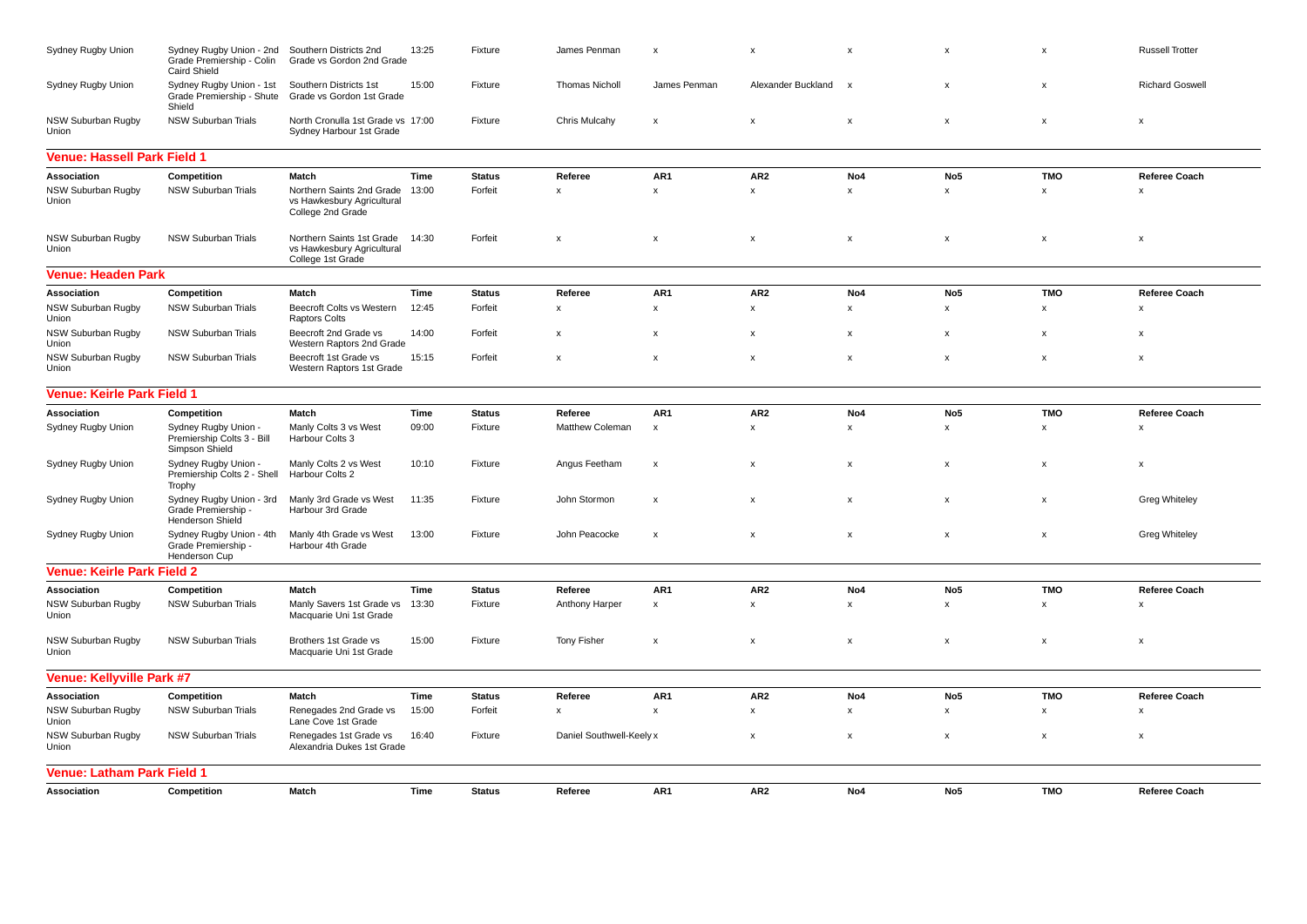| Sydney Rugby Union                 | Sydney Rugby Union -<br>Premiership Colts 3 - Bill<br>Simpson Shield         | Sydney University Colts 3<br>vs Randwick Colts 3        | 08:45 | Fixture       | Josh Freedman             | $\boldsymbol{\mathsf{x}}$ | $\boldsymbol{\mathsf{x}}$ | X                         | x                         | $\mathsf{x}$              | Julius Ambat     |
|------------------------------------|------------------------------------------------------------------------------|---------------------------------------------------------|-------|---------------|---------------------------|---------------------------|---------------------------|---------------------------|---------------------------|---------------------------|------------------|
| Sydney Rugby Union                 | Sydney Rugby Union -<br>Premiership Colts 2 - Shell<br>Trophy                | Sydney University Colts 2<br>vs Randwick Colts 2        | 10:00 | Fixture       | Jack Jones                | $\boldsymbol{\mathsf{x}}$ | $\boldsymbol{\mathsf{x}}$ | x                         | x                         | X                         | Julius Ambat     |
| Sydney Rugby Union                 | Sydney Rugby Union - 3rd<br>Grade Premiership -<br>Henderson Shield          | Sydney University 3rd<br>Grade vs Randwick 3rd<br>Grade | 11:25 | Fixture       | Mark Keepkie              | $\boldsymbol{\mathsf{x}}$ | $\boldsymbol{\mathsf{x}}$ | x                         | x                         | x                         | X                |
| Sydney Rugby Union                 | Sydney Rugby Union - 4th<br>Grade Premiership -<br>Henderson Cup             | Sydney University 4th<br>Grade vs Randwick 4th<br>Grade | 12:50 | Fixture       | Peter Redwin              | X                         | $\boldsymbol{\mathsf{x}}$ | $\pmb{\times}$            | $\boldsymbol{\mathsf{x}}$ | X                         | X                |
| <b>Venue: Lofberg Oval</b>         |                                                                              |                                                         |       |               |                           |                           |                           |                           |                           |                           |                  |
| Association                        | Competition                                                                  | Match                                                   | Time  | <b>Status</b> | Referee                   | AR1                       | AR <sub>2</sub>           | No4                       | No5                       | <b>TMO</b>                | Referee Coach    |
| NSW Suburban Rugby<br>Union        | NSW Suburban Trials                                                          | Knox 3rd Grade vs UNSW<br>3rd Grade                     | 12:45 | Forfeit       | $\pmb{\times}$            | $\pmb{\mathsf{x}}$        | $\pmb{\mathsf{x}}$        | $\pmb{\mathsf{x}}$        | $\mathsf x$               | $\mathsf{x}$              | x                |
| NSW Suburban Rugby<br>Union        | <b>NSW Suburban Trials</b>                                                   | Knox 2nd Grade vs UNSW<br>2nd Grade                     | 14:00 | Forfeit       | $\boldsymbol{\mathsf{x}}$ | $\boldsymbol{\mathsf{x}}$ | $\boldsymbol{\mathsf{x}}$ | $\boldsymbol{\mathsf{x}}$ | x                         | $\boldsymbol{\mathsf{x}}$ | X                |
| NSW Suburban Rugby<br>Union        | NSW Suburban Trials                                                          | Knox 1st Grade vs UNSW<br>1st Grade                     | 15:15 | Forfeit       | $\boldsymbol{\mathsf{x}}$ | $\boldsymbol{\mathsf{x}}$ | $\boldsymbol{\mathsf{x}}$ | x                         | x                         | x                         | X                |
| <b>Venue: Manly Oval</b>           |                                                                              |                                                         |       |               |                           |                           |                           |                           |                           |                           |                  |
| Association                        | Competition                                                                  | Match                                                   | Time  | <b>Status</b> | Referee                   | AR <sub>1</sub>           | AR <sub>2</sub>           | No4                       | No <sub>5</sub>           | <b>TMO</b>                | Referee Coach    |
| Sydney Rugby Union                 | Sydney Rugby Union -<br>Premiership Colts 1 -<br>William McMahon Shield      | Manly Colts 1 vs West<br>Harbour Colts 1                | 11:45 | Fixture       | Daniel Reid               | $\pmb{\chi}$              | $\pmb{\mathsf{x}}$        | $\mathsf{x}$              | X                         | x                         | $\mathsf{x}$     |
| Sydney Rugby Union                 | Sydney Rugby Union - 2nd<br>Grade Premiership - Colin<br><b>Caird Shield</b> | Manly 2nd Grade vs West<br>Harbour 2nd Grade            | 13:25 | Fixture       | Tom Chadwick              | $\boldsymbol{\mathsf{x}}$ | $\boldsymbol{\mathsf{x}}$ | x                         | x                         | x                         | Frank Meiklejohn |
| Sydney Rugby Union                 | Sydney Rugby Union - 1st<br>Grade Premiership - Shute<br>Shield              | Manly 1st Grade vs West<br>Harbour 1st Grade            | 15:00 | Fixture       | Brodie Ingram             | Tom Chadwick              | Daniel Reid               | x                         | $\pmb{\times}$            | x                         | Frank Meiklejohn |
| <b>Venue: Melwood Oval</b>         |                                                                              |                                                         |       |               |                           |                           |                           |                           |                           |                           |                  |
| Association                        | Competition                                                                  | Match                                                   | Time  | <b>Status</b> | Referee                   | AR1                       | AR <sub>2</sub>           | No4                       | No <sub>5</sub>           | <b>TMO</b>                | Referee Coach    |
| NSW Suburban Rugby<br>Union        | NSW Suburban Trials                                                          | <b>Blacktown Colts vs Forest</b><br>Colts               | 12:00 | Fixture       | Michael Gracie            | $\pmb{\mathsf{x}}$        | $\pmb{\mathsf{x}}$        | $\pmb{\times}$            | X                         | x                         | X                |
| NSW Suburban Rugby<br>Union        | NSW Suburban Trials                                                          | Blacktown 3rd Grade vs<br>Forest 3rd Grade              | 13:00 | Fixture       | Jason Pilgrim             | $\boldsymbol{\mathsf{x}}$ | $\boldsymbol{\mathsf{x}}$ | X                         | $\boldsymbol{\mathsf{x}}$ | $\boldsymbol{\mathsf{x}}$ | X                |
| NSW Suburban Rugby<br>Union        | NSW Suburban Trials                                                          | Blacktown 2nd Grade vs<br>Forest 2nd Grade              | 14:00 | Fixture       | Hamish McKay              | $\boldsymbol{\mathsf{x}}$ | $\boldsymbol{\mathsf{x}}$ | $\pmb{\times}$            | $\pmb{\times}$            | X                         | x                |
| NSW Suburban Rugby<br>Union        | NSW Suburban Trials                                                          | Blacktown 1st Grade vs<br>Forest 1st Grade              | 15:00 | Fixture       | David Fungalei            | X                         | $\boldsymbol{\mathsf{x}}$ | x                         | $\pmb{\mathsf{x}}$        | x                         | X                |
| <b>Venue: Norford Park</b>         |                                                                              |                                                         |       |               |                           |                           |                           |                           |                           |                           |                  |
| Association                        | Competition                                                                  | Match                                                   | Time  | <b>Status</b> | Referee                   | AR1                       | AR <sub>2</sub>           | No4                       | No <sub>5</sub>           | <b>TMO</b>                | Referee Coach    |
| NSW Suburban Rugby<br>Union        | NSW Suburban Trials                                                          | St Patricks Colts vs Lindfield 11:00<br>Colts           |       | Forfeit       | $\pmb{\mathsf{x}}$        | $\pmb{\mathsf{x}}$        | $\pmb{\mathsf{x}}$        | $\pmb{\times}$            | X                         | x                         | x                |
| NSW Suburban Rugby<br>Union        | <b>NSW Suburban Trials</b>                                                   | St Patricks 4th Grade vs<br>Lindfield 4th Grade         | 12:00 | Forfeit       | $\boldsymbol{\mathsf{x}}$ | $\boldsymbol{\mathsf{x}}$ | $\boldsymbol{\mathsf{x}}$ | X                         | $\pmb{\times}$            | x                         | X                |
| NSW Suburban Rugby<br>Union        | <b>NSW Suburban Trials</b>                                                   | St Patricks 3rd Grade vs<br>Lindfield 3rd Grade         | 13:00 | Forfeit       | $\boldsymbol{\mathsf{x}}$ | $\boldsymbol{\mathsf{x}}$ | $\boldsymbol{\mathsf{x}}$ | X                         | $\boldsymbol{\mathsf{x}}$ | $\boldsymbol{\mathsf{x}}$ | X                |
| <b>Venue: Pittwater Rugby Park</b> |                                                                              |                                                         |       |               |                           |                           |                           |                           |                           |                           |                  |
| Association                        | Competition                                                                  | Match                                                   | Time  | <b>Status</b> | Referee                   | AR1                       | AR <sub>2</sub>           | No4                       | No <sub>5</sub>           | <b>TMO</b>                | Referee Coach    |
| Sydney Rugby Union                 | Sydney Rugby Union -<br>Premiership Colts 1 -<br>William McMahon Shield      | Warringah Colts 1 vs<br>Northern Suburbs Colts 1        | 11:55 | Fixture       | Alex Kennedy              | Daniel Andrews            | Gerard Rigby              | X                         | x                         | x                         | Mike Hobson      |
| Sydney Rugby Union                 | Sydney Rugby Union - 2nd<br>Grade Premiership - Colin<br><b>Caird Shield</b> | Warringah 2nd Grade vs<br>Northern Suburbs 2nd<br>Grade | 13:25 | Fixture       | <b>Oliver Herbert</b>     | $\boldsymbol{\mathsf{x}}$ | $\boldsymbol{\mathsf{x}}$ | X                         | $\boldsymbol{\mathsf{x}}$ | $\boldsymbol{\mathsf{x}}$ | Peter Marshall   |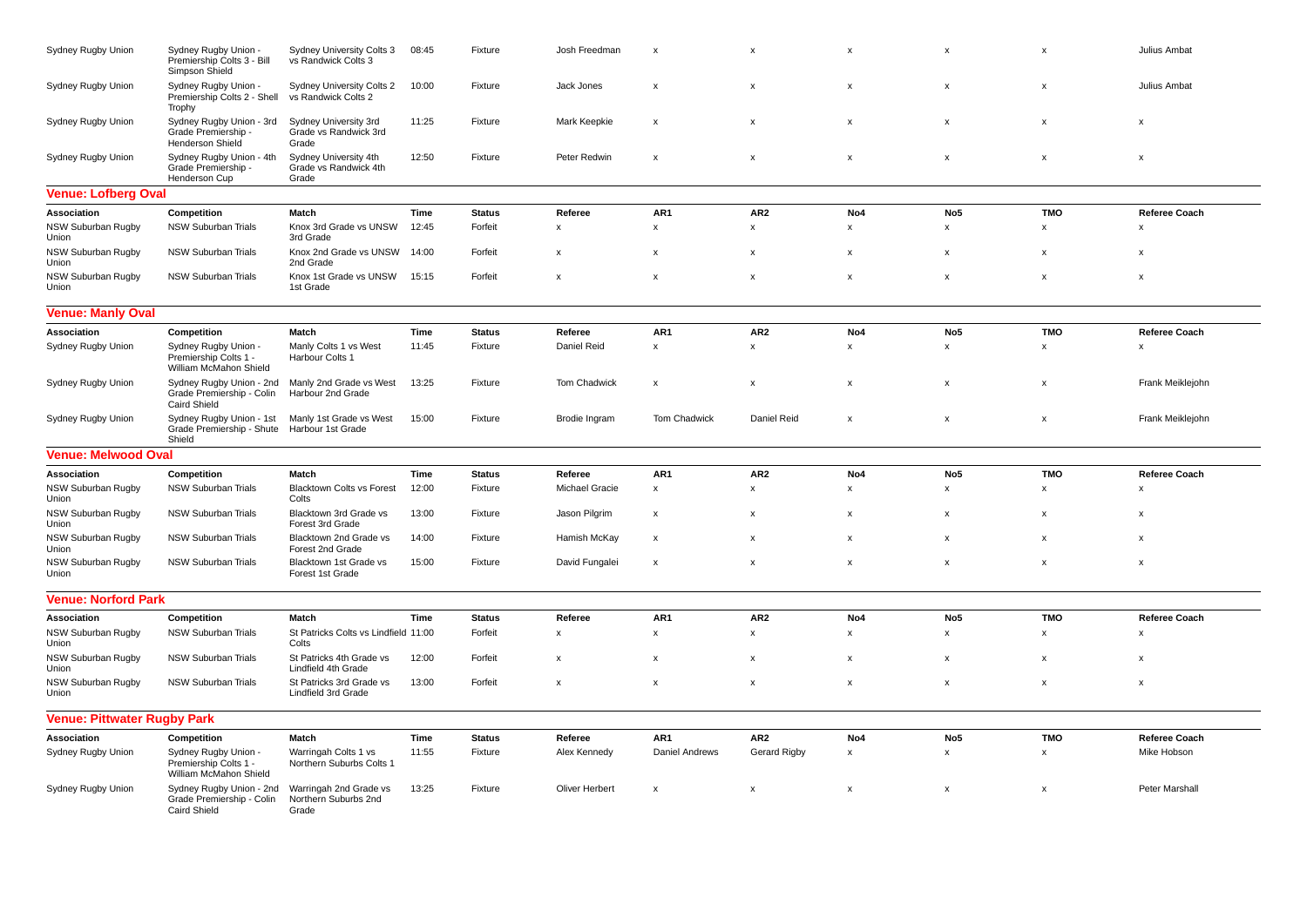| Sydney Rugby Union                       | Sydney Rugby Union - 1st<br>Grade Premiership - Shute<br>Shield              | Warringah 1st Grade vs<br>Northern Suburbs 1st Grade    | 15:00 | Fixture       | Dru Tonks                 | Oliver Herbert     | Alex Kennedy       | x                         | $\pmb{\times}$            | $\pmb{\mathsf{x}}$        | Peter Marshall             |
|------------------------------------------|------------------------------------------------------------------------------|---------------------------------------------------------|-------|---------------|---------------------------|--------------------|--------------------|---------------------------|---------------------------|---------------------------|----------------------------|
| Venue: Pittwater Rugby Park No 2         |                                                                              |                                                         |       |               |                           |                    |                    |                           |                           |                           |                            |
| Association                              | Competition                                                                  | Match                                                   | Time  | <b>Status</b> | Referee                   | AR1                | AR <sub>2</sub>    | No4                       | No <sub>5</sub>           | <b>TMO</b>                | <b>Referee Coach</b>       |
| Sydney Rugby Union                       | Sydney Rugby Union - 4th<br>Grade Premiership -<br>Henderson Cup             | Warringah 4th Grade vs<br>Northern Suburbs 4th Grade    | 09:20 | Fixture       | <b>Gerard Rigby</b>       | x                  | x                  | $\pmb{\chi}$              | $\boldsymbol{\mathsf{x}}$ | $\pmb{\chi}$              | $\mathsf{x}$               |
| Sydney Rugby Union                       | Sydney Rugby Union - 3rd<br>Grade Premiership -<br><b>Henderson Shield</b>   | Warringah 3rd Grade vs<br>Northern Suburbs 3rd Grade    | 10:35 | Fixture       | <b>Daniel Andrews</b>     | $\pmb{\times}$     | x                  | $\boldsymbol{\mathsf{x}}$ | $\boldsymbol{\mathsf{x}}$ | $\boldsymbol{\mathsf{x}}$ | Mike Hobson                |
| <b>Venue: Rawson Oval</b>                |                                                                              |                                                         |       |               |                           |                    |                    |                           |                           |                           |                            |
| Association                              | Competition                                                                  | Match                                                   | Time  | <b>Status</b> | Referee                   | AR1                | AR <sub>2</sub>    | No4                       | No <sub>5</sub>           | <b>TMO</b>                | <b>Referee Coach</b>       |
| NSW Suburban Rugby<br>Union              | <b>NSW Suburban Trials</b>                                                   | Mosman 5th Grade vs<br>Hamilton (Newcastle)             | 11:30 | Forfeit       | $\pmb{\chi}$              | x                  | $\mathsf{x}$       | x                         | $\mathbf{x}$              | $\pmb{\chi}$              | $\mathbf{x}$               |
| NSW Suburban Rugby<br>Union              | <b>NSW Suburban Trials</b>                                                   | Mosman 3rd Grade vs<br>Hamilton (Newcastle)             | 12:30 | Forfeit       | X                         | X                  | X                  | $\boldsymbol{\mathsf{x}}$ | $\boldsymbol{\mathsf{x}}$ | $\boldsymbol{\mathsf{x}}$ | $\boldsymbol{\mathsf{x}}$  |
| NSW Suburban Rugby<br>Union              | NSW Suburban Trials                                                          | Mosman 2nd Grade vs<br>Hamilton (Newcastle)             | 13:40 | Forfeit       | X                         | X                  | X                  | $\boldsymbol{\mathsf{x}}$ | $\boldsymbol{\mathsf{x}}$ | X                         | $\boldsymbol{\mathsf{x}}$  |
| NSW Suburban Rugby<br>Union              | NSW Suburban Trials                                                          | Mosman 1st Grade vs<br>Hamilton (Newcastle)             | 15:00 | Forfeit       | х                         | $\pmb{\times}$     | X                  | X                         | $\boldsymbol{\mathsf{x}}$ | X                         | $\boldsymbol{\mathsf{x}}$  |
| NSW Suburban Rugby<br>Union              | <b>NSW Suburban Trials</b>                                                   | Mosman Colts vs Hamilton<br>(Newcastle)                 | 16:10 | Forfeit       | $\pmb{\mathsf{x}}$        | $\pmb{\times}$     | $\pmb{\mathsf{x}}$ | X                         | $\boldsymbol{\mathsf{x}}$ | $\boldsymbol{\mathsf{x}}$ | x                          |
| <b>Venue: Roseville Chase Oval</b>       |                                                                              |                                                         |       |               |                           |                    |                    |                           |                           |                           |                            |
| Association                              | Competition                                                                  | Match                                                   | Time  | <b>Status</b> | Referee                   | AR1                | AR <sub>2</sub>    | No4                       | No <sub>5</sub>           | <b>TMO</b>                | Referee Coach              |
| NSW Suburban Rugby<br>Union              | <b>NSW Suburban Trials</b>                                                   | Brothers 2nd Grade vs<br>Macquarie Uni 2nd Grade        | 14:00 | Forfeit       | $\pmb{\mathsf{x}}$        | $\pmb{\mathsf{x}}$ | x                  | $\pmb{\times}$            | $\pmb{\mathsf{x}}$        | $\pmb{\mathsf{x}}$        | x                          |
| <b>Venue: Ryde Park</b>                  |                                                                              |                                                         |       |               |                           |                    |                    |                           |                           |                           |                            |
| Association                              | Competition                                                                  | Match                                                   | Time  | <b>Status</b> | Referee                   | AR <sub>1</sub>    | AR <sub>2</sub>    | No4                       | No <sub>5</sub>           | <b>TMO</b>                | <b>Referee Coach</b>       |
| NSW Suburban Rugby<br>Union              | NSW Suburban Trials                                                          | Epping 3rd Grade vs Hills<br>3rd Grade                  | 11:00 | Forfeit       | $\pmb{\mathsf{x}}$        | $\mathsf x$        | x                  | $\pmb{\times}$            | $\pmb{\times}$            | $\pmb{\mathsf{x}}$        | $\boldsymbol{\mathsf{x}}$  |
| <b>NSW Suburban Rugby</b><br>Union       | <b>NSW Suburban Trials</b>                                                   | Old Ignatians Colts vs Hills<br>Colts                   | 12:30 | Forfeit       | X                         | X                  | X                  | $\boldsymbol{\mathsf{x}}$ | $\boldsymbol{\mathsf{x}}$ | $\boldsymbol{\mathsf{x}}$ | $\boldsymbol{\mathsf{x}}$  |
| NSW Suburban Rugby<br>Union              | NSW Suburban Trials                                                          | Old Ignatians 2nd Grade vs 14:15<br>Hills 2nd Grade     |       | Forfeit       | x                         | X                  | x                  | X                         | $\boldsymbol{\mathsf{x}}$ | $\boldsymbol{\mathsf{x}}$ | x                          |
| NSW Suburban Rugby<br>Union              | NSW Suburban Trials                                                          | Old Ignatians 1st Grade vs<br>Hills 1st Grade           | 16:00 | Forfeit       | $\boldsymbol{\mathsf{x}}$ | X                  | X                  | $\boldsymbol{\mathsf{x}}$ | $\boldsymbol{\mathsf{x}}$ | $\boldsymbol{\mathsf{x}}$ | $\boldsymbol{\mathsf{x}}$  |
| Venue: St Lukes Oval #1                  |                                                                              |                                                         |       |               |                           |                    |                    |                           |                           |                           |                            |
| Association                              | Competition                                                                  | Match                                                   | Time  | <b>Status</b> | Referee                   | AR1                | AR <sub>2</sub>    | No4                       | No <sub>5</sub>           | <b>TMO</b>                | <b>Referee Coach</b>       |
| NSW Suburban Rugby<br>Union              | <b>NSW Suburban Trials</b>                                                   | Briars 3rd Grade vs<br>Newport 3rd Grade                | 09:00 | Forfeit       | X                         | x                  | x                  | x                         | $\boldsymbol{\mathsf{x}}$ | $\boldsymbol{\mathsf{x}}$ | $\boldsymbol{\mathsf{x}}$  |
| NSW Suburban Rugby<br>Union              | <b>NSW Suburban Trials</b>                                                   | <b>Briars Colts vs Newport</b><br>Colts                 | 11:00 | Forfeit       | x                         | x                  | x                  | X                         | x                         | X                         | x                          |
| NSW Suburban Rugby<br>Union              | <b>NSW Suburban Trials</b>                                                   | Briars 2nd Grade vs<br>Newport 2nd Grade                | 12:55 | Forfeit       | X                         | x                  | x                  | $\boldsymbol{\mathsf{x}}$ | x                         | X                         | $\boldsymbol{\mathsf{x}}$  |
| NSW Suburban Rugby<br>Union              | <b>NSW Suburban Trials</b>                                                   | Briars 1st Grade vs Newport 14:50<br>1st Grade          |       | Forfeit       | X                         | X                  | X                  | X                         | X                         | $\boldsymbol{\mathsf{x}}$ | $\boldsymbol{\mathsf{x}}$  |
| <b>Venue: Sydney Uni Football Ground</b> |                                                                              |                                                         |       |               |                           |                    |                    |                           |                           |                           |                            |
| Association                              | Competition                                                                  | Match                                                   | Time  | <b>Status</b> | Referee                   | AR <sub>1</sub>    | AR <sub>2</sub>    | No4                       | No <sub>5</sub>           | <b>TMO</b>                | <b>Referee Coach</b>       |
| Sydney Rugby Union                       | Sydney Rugby Union -<br>Premiership Colts 1 -<br>William McMahon Shield      | Sydney University Colts 1<br>vs Randwick Colts 1        | 12:15 | Fixture       | Niklas Gaal               | x                  | x                  | x                         | $\pmb{\mathsf{x}}$        | $\pmb{\mathsf{x}}$        | x                          |
| Sydney Rugby Union                       | Sydney Rugby Union - 2nd<br>Grade Premiership - Colin<br><b>Caird Shield</b> | Sydney University 2nd<br>Grade vs Randwick 2nd<br>Grade | 13:50 | Fixture       | John McCarthy             | x                  | X                  | X                         | x                         | $\boldsymbol{\mathsf{x}}$ | Flip Van Der<br>Westhuizen |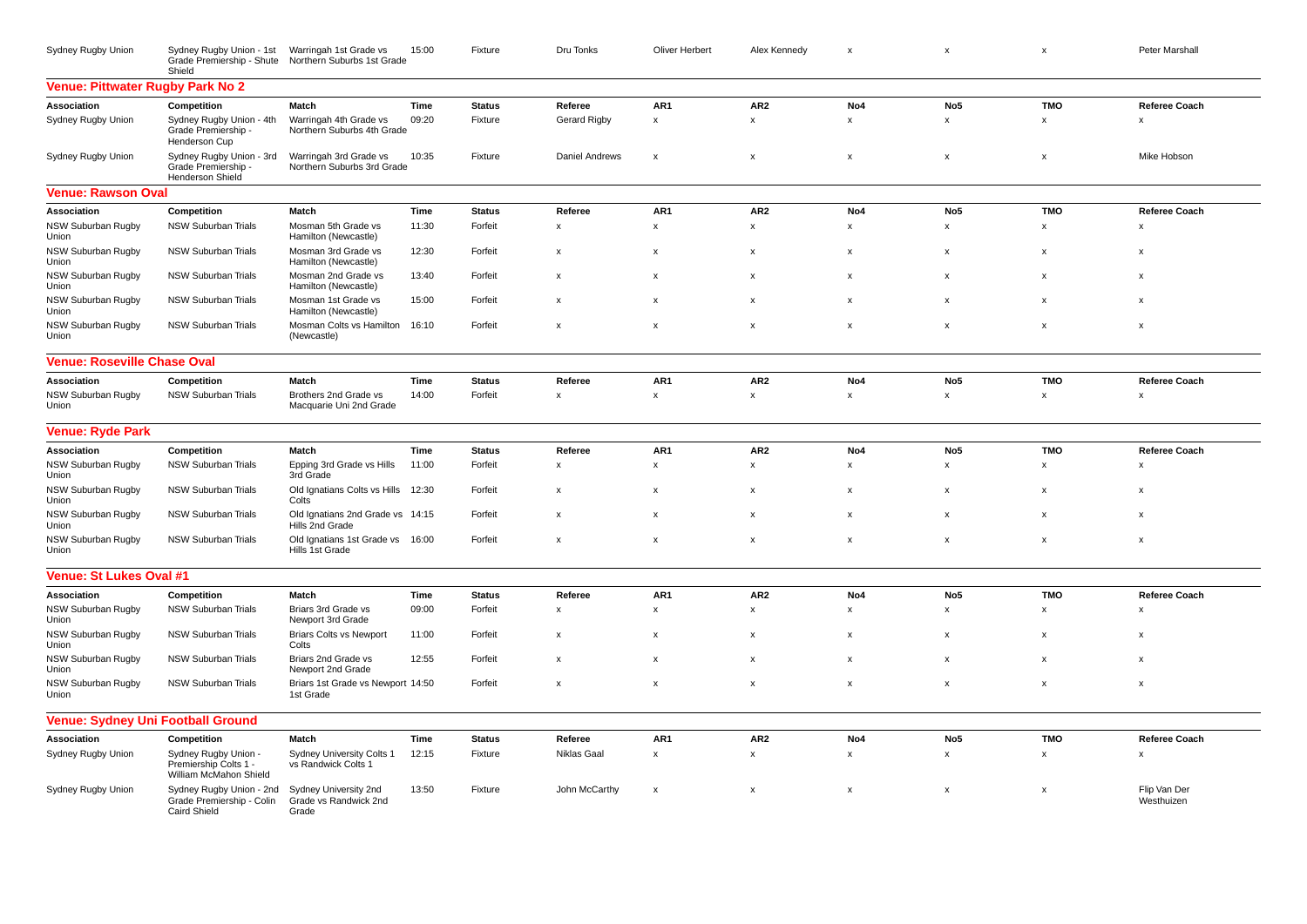| Sydney Rugby Union             | Sydney Rugby Union - 1st<br>Grade Premiership - Shute<br>Shield              | Sydney University 1st<br>Grade vs Randwick 1st<br>Grade  | 15:30 | Fixture       | William Houston           | Niklas Gaal               | John McCarthy          | $\boldsymbol{\mathsf{x}}$ | x                         | X                         | Flip Van Der<br>Westhuizen |
|--------------------------------|------------------------------------------------------------------------------|----------------------------------------------------------|-------|---------------|---------------------------|---------------------------|------------------------|---------------------------|---------------------------|---------------------------|----------------------------|
| <b>Venue: TG Millner Field</b> |                                                                              |                                                          |       |               |                           |                           |                        |                           |                           |                           |                            |
| Association                    | Competition                                                                  | Match                                                    | Time  | <b>Status</b> | Referee                   | AR1                       | AR <sub>2</sub>        | No4                       | No <sub>5</sub>           | <b>TMO</b>                | Referee Coach              |
| Sydney Rugby Union             | Sydney Rugby Union - 2nd<br>Grade Premiership - Colin<br><b>Caird Shield</b> | Eastwood 2nd Grade vs<br>Eastern Suburbs 2nd Grade       | 13:25 | Fixture       | Paul Worsley              | $\pmb{\mathsf{x}}$        | $\pmb{\mathsf{x}}$     | $\pmb{\mathsf{x}}$        | $\pmb{\chi}$              | $\pmb{\chi}$              | Daniel Cheever             |
| Sydney Rugby Union             | Sydney Rugby Union - 1st<br>Grade Premiership - Shute<br>Shield              | Eastwood 1st Grade vs<br>Eastern Suburbs 1st Grade       | 15:00 | Fixture       | James Quinn               | Paul Worsley              | Nathan Shute           | X                         | $\pmb{\chi}$              | $\pmb{\chi}$              | Daniel Cheever             |
| Venue: Wakehurst Rugby Park    |                                                                              |                                                          |       |               |                           |                           |                        |                           |                           |                           |                            |
| Association                    | Competition                                                                  | Match                                                    | Time  | <b>Status</b> | Referee                   | AR1                       | AR <sub>2</sub>        | No4                       | No <sub>5</sub>           | <b>TMO</b>                | Referee Coach              |
| NSW Suburban Rugby<br>Union    | <b>NSW Suburban Trials</b>                                                   | Wakehurst 2nd Grade vs<br>Chatswood 2nd Grade            | 14:30 | Forfeit       | $\boldsymbol{\mathsf{x}}$ | $\mathsf{x}$              | x                      | x                         | $\boldsymbol{\mathsf{x}}$ | X                         | X                          |
| NSW Suburban Rugby<br>Union    | <b>NSW Suburban Trials</b>                                                   | Wakehurst 1st Grade vs<br>Chatswood 1st Grade            | 15:30 | Forfeit       | $\boldsymbol{\mathsf{x}}$ | X                         | x                      | X                         | $\boldsymbol{\mathsf{x}}$ | $\boldsymbol{\mathsf{x}}$ | x                          |
| Venue: Woollahra Oval #1       |                                                                              |                                                          |       |               |                           |                           |                        |                           |                           |                           |                            |
| Association                    | Competition                                                                  | Match                                                    | Time  | <b>Status</b> | Referee                   | AR1                       | AR <sub>2</sub>        | No4                       | No <sub>5</sub>           | <b>TMO</b>                | Referee Coach              |
| Sydney Rugby Union             | Sydney Rugby Union - 4th<br>Grade Premiership -<br>Henderson Cup             | Eastwood 4th Grade vs<br>Eastern Suburbs 4th Grade       | 09:45 | Fixture       | <b>Chris Yeats</b>        | x                         | x                      | x                         | $\pmb{\chi}$              | X                         | Stuart Dickinson           |
| Sydney Rugby Union             | Sydney Rugby Union - 3rd<br>Grade Premiership -<br>Henderson Shield          | Eastwood 3rd Grade vs<br>Eastern Suburbs 3rd Grade       | 11:00 | Fixture       | Nathan Shute              | $\mathsf{x}$              | x                      | $\boldsymbol{\mathsf{x}}$ | $\pmb{\chi}$              | $\pmb{\chi}$              | <b>Stuart Dickinson</b>    |
| Sydney Rugby Union             | Sydney Rugby Union -<br>Premiership Colts 3 - Bill<br>Simpson Shield         | Eastwood Colts 3 vs<br>Eastern Suburbs Colts 3           | 12:35 | Fixture       | <b>Emmett Karstrom</b>    | x                         | x                      | x                         | X                         | $\boldsymbol{\mathsf{x}}$ | x                          |
| Sydney Rugby Union             | Sydney Rugby Union -<br>Premiership Colts 2 - Shell<br>Trophy                | Eastern Suburbs Colts 2 vs 13:45<br>Eastwood Colts 2     |       | Fixture       | Charlie Abel              | $\boldsymbol{\mathsf{x}}$ | x                      | $\boldsymbol{\mathsf{x}}$ | X                         | X                         | x                          |
| Sydney Rugby Union             | Sydney Rugby Union -<br>Premiership Colts 1 -<br>William McMahon Shield      | Eastwood Colts 1 vs<br>Eastern Suburbs Colts 1           | 15:05 | Fixture       | <b>Todd Cummings</b>      | <b>Charlie Abel</b>       | <b>Emmett Karstrom</b> | $\boldsymbol{\mathsf{x}}$ | $\boldsymbol{\mathsf{x}}$ | X                         | $\boldsymbol{\mathsf{x}}$  |
| Venue: Woollahra Oval #2       |                                                                              |                                                          |       |               |                           |                           |                        |                           |                           |                           |                            |
| Association                    | Competition                                                                  | Match                                                    | Time  | <b>Status</b> | Referee                   | AR <sub>1</sub>           | AR <sub>2</sub>        | No4                       | No <sub>5</sub>           | <b>TMO</b>                | Referee Coach              |
| NSW Suburban Rugby<br>Union    | NSW Suburban Trials                                                          | Colleagues 4th Grade vs<br>Waverley 4th Grade            | 12:00 | Forfeit       | $\boldsymbol{\mathsf{x}}$ | $\mathsf{x}$              | $\pmb{\mathsf{x}}$     | x                         | $\pmb{\chi}$              | $\mathsf{x}$              | $\boldsymbol{\mathsf{x}}$  |
| NSW Suburban Rugby<br>Union    | NSW Suburban Trials                                                          | Colleagues 3rd Grade vs<br>Waverley 3rd Grade            | 13:00 | Forfeit       | X                         | х                         | x                      | х                         | x                         | х                         | х                          |
| NSW Suburban Rugby<br>Union    | <b>NSW Suburban Trials</b>                                                   | Colleagues 2nd Grade vs<br>Waverley 2nd Grade            | 14:00 | Forfeit       | $\boldsymbol{\mathsf{x}}$ | X                         | x                      | X                         | X                         | $\boldsymbol{\mathsf{x}}$ | x                          |
| NSW Suburban Rugby<br>Union    | <b>NSW Suburban Trials</b>                                                   | Colleagues 1st Grade vs<br>Waverley 1st Grade            | 15:15 | Forfeit       | $\boldsymbol{\mathsf{x}}$ | X                         | $\pmb{\times}$         | X                         | $\boldsymbol{\mathsf{x}}$ | X                         | x                          |
| Venue: Woollahra Oval #3       |                                                                              |                                                          |       |               |                           |                           |                        |                           |                           |                           |                            |
| Association                    | Competition                                                                  | Match                                                    | Time  | <b>Status</b> | Referee                   | AR1                       | AR <sub>2</sub>        | No4                       | No <sub>5</sub>           | <b>TMO</b>                | Referee Coach              |
| NSW Suburban Rugby<br>Union    | NSW Suburban Trials                                                          | Sydney Convicts 1st Grade 13:00<br>vs Waverley 6th Grade |       | Forfeit       | $\pmb{\chi}$              | $\pmb{\mathsf{x}}$        | $\pmb{\mathsf{x}}$     | $\mathsf{x}$              | $\pmb{\chi}$              | x                         | x                          |
| NSW Suburban Rugby<br>Union    | <b>NSW Suburban Trials</b>                                                   | Colleagues Colts vs<br><b>Waverley Colts</b>             | 14:15 | Forfeit       | $\boldsymbol{\mathsf{x}}$ | $\mathsf{x}$              | x                      | $\boldsymbol{\mathsf{x}}$ | $\pmb{\chi}$              | $\mathsf{x}$              | $\pmb{\chi}$               |

## **Appointments for fixtures on Sun 10-Apr-2022**

| Venue: I<br><b>Forshaw</b> | <sup>,</sup> Ruabv Park |       |        |         |     |                 |     |     |            |                      |
|----------------------------|-------------------------|-------|--------|---------|-----|-----------------|-----|-----|------------|----------------------|
| Association                | Competition             | Match | Status | Referee | AR1 | AR <sub>2</sub> | No4 | No5 | <b>TMO</b> | <b>Referee Coach</b> |